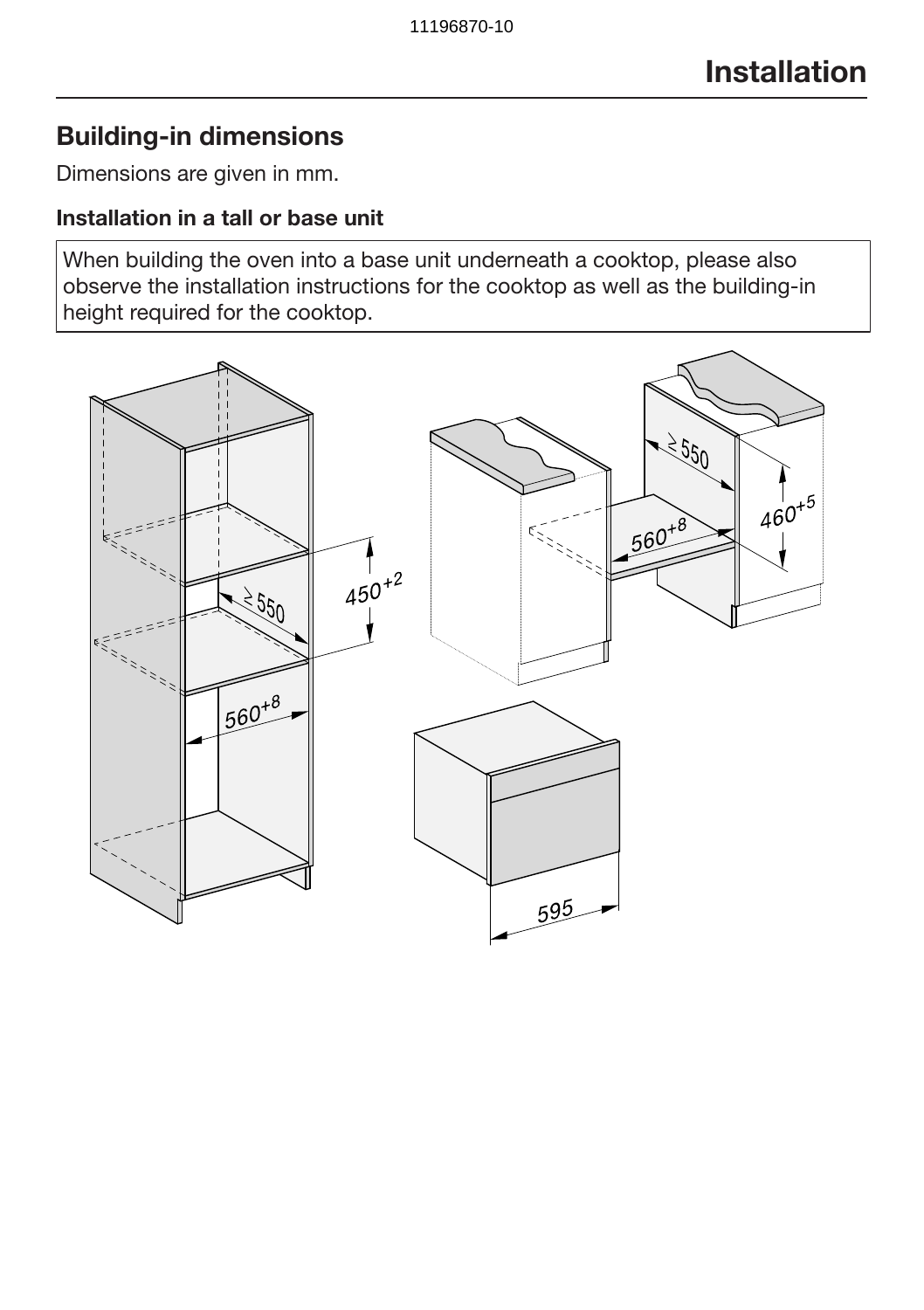# Installation

### Side view

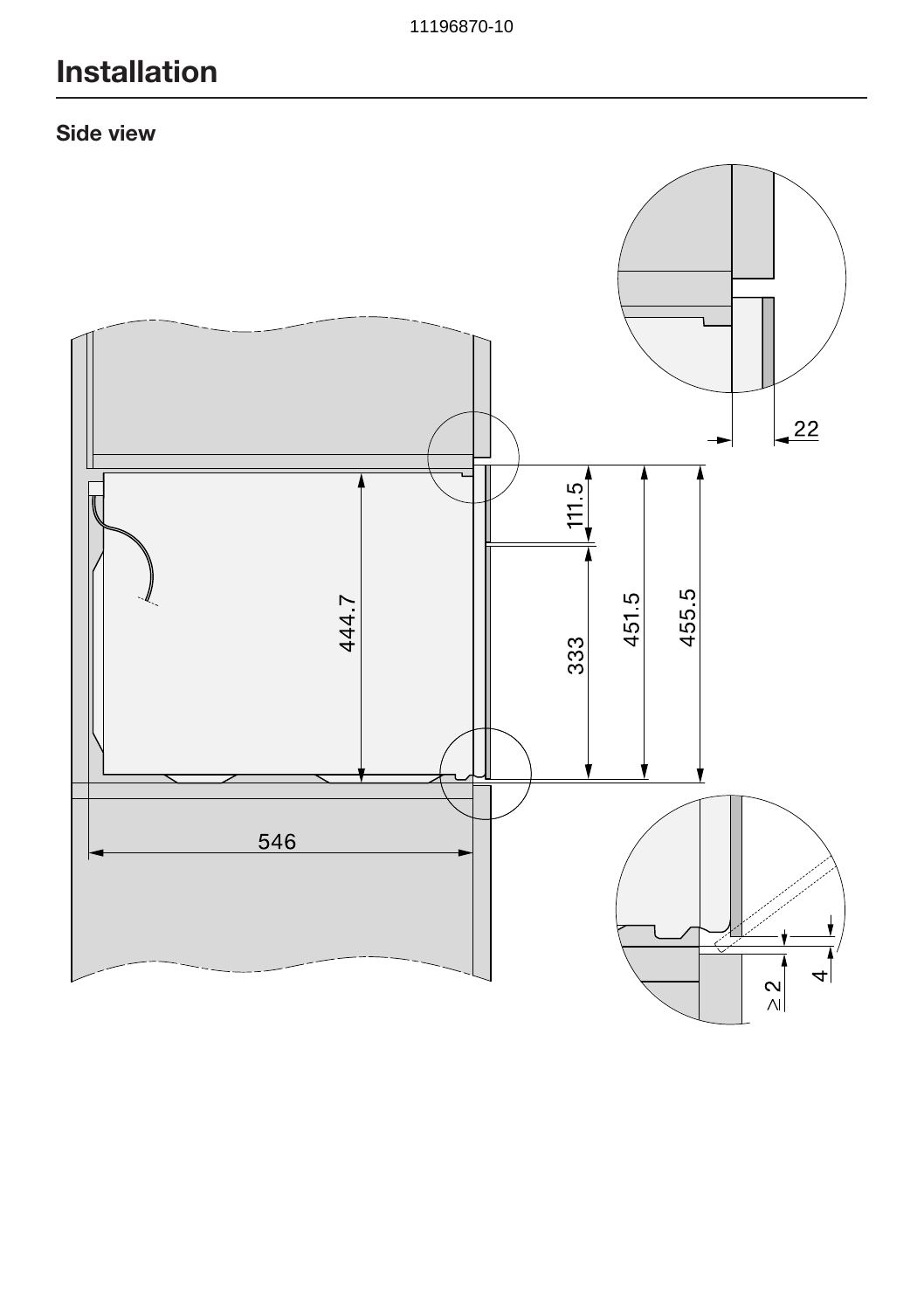

# Connections and ventilation



#### (1) Front view

- $\ddot{2}$  Mains connection cable, length = 2000 mm
- <sup>3</sup> No connections permitted in this area
- 4) Ventilation cut-out, min. 150 cm<sup>2</sup>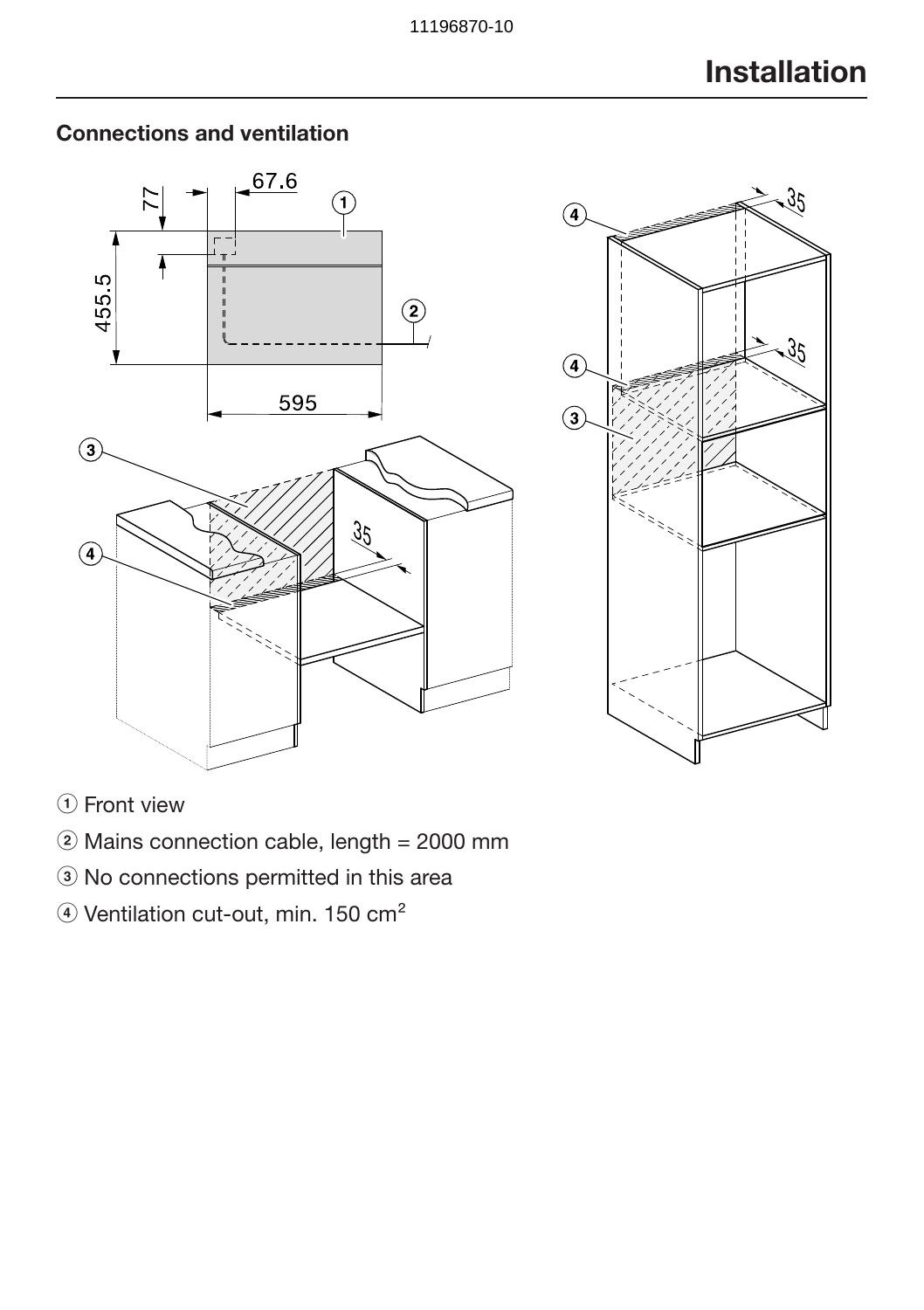# Installation

# Installing the oven

- Connect the mains cable from the oven to the electricity supply.
- **Push the oven into the housing unit** and align it.
- Reconnect the power supply to the mains socket.



 $\Box$  Open the door with the  $\Box$  sensor and use the screws supplied to secure the oven to the side walls of the housing unit through the holes in the oven trim.